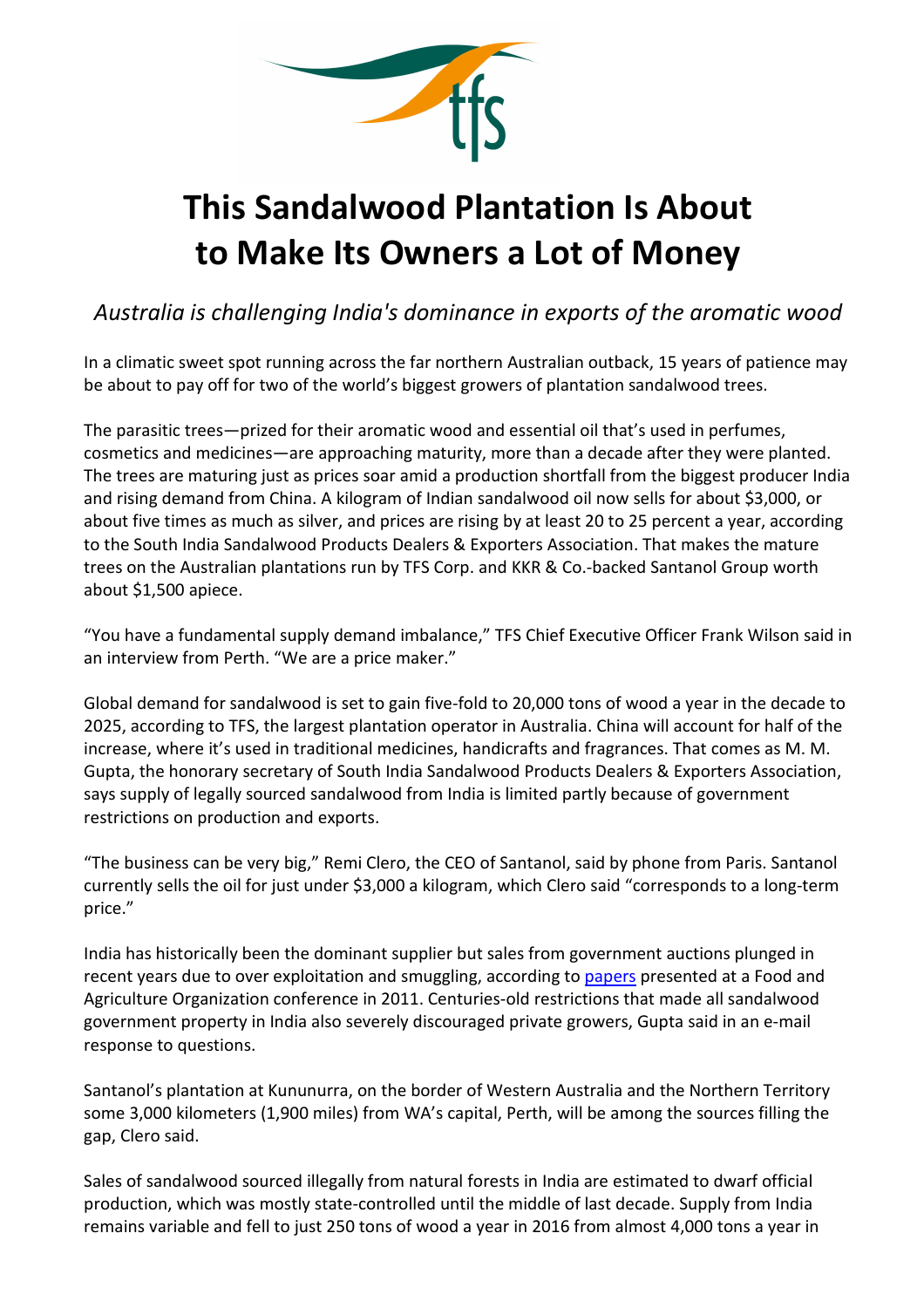1970 and more than 1,300 tons in 2002, according to government data. That variability increases the attractiveness of plantation supply.

"When you create a fragrance, a formula, you need to be able to give to your customers a consistent product," Santanol's Clero said. "They need to be able to do deals with companies like ours for 10 years or more of guaranteed supply."

India isn't standing still, however. The government of Karnataka, one of the largest growers of sandalwood in India, is backing cultivation in a bid to rebuild supply. Some 470 farmers have so far joined up to the plan covering an area of more than 2,000 acres of land, according to the website of Karnataka Soap and Detergents Ltd., the state-backed company that oversees the program. That may pressure future prices of both sandalwood oil and timber. A fifteen-year-old tree produces about 500 milliliters of oil, according to Clero.

"Australia will capture share of the Indian sandalwood market for another 10 years," Gupta said. "Cultivators should have the free hand in cutting and sale/export, since they have to conserve and protect sandalwood for over 15 years. There will be no theft and illegal smuggling since the farmers can help themselves in protecting the property as they are doing for other crops."

Currently there are about 6,000 acres of sandalwood plantations in India, and the area planted is increasing by more than 2,000 acres a year, Gupta said.

Still demand from new sectors, dwindling Indian output and the difficulty of replicating the maturing Australian plantation trees, has TFS confident in the future.

TFS plans to increase output 30-fold to 10,000 tons of timber a year from its 30,000 acres of plantations located in a strip of land running through the northern parts of Western Australian, the Northern Territory and Queensland. "It is very beautiful, rugged, high rainfall, very fertile area," Wilson said. "It's an oasis in the desert."

The company manages about 5.4 million trees maturing at different stages and completed its first commercial harvest in 2014, according to its website. The trees, which need a host plant to help them get water and other nutrients from the soil making them semi-parasitic, are harvested whole. TFS uses almost the entire tree, selling oil—that it refines at its Mount Romance distillation plant—as well as wood chips, wood powder and resins.

Santanol manages about 2,200 hectares of sandalwood in Kununurra. It first harvested trees in 2014 and is selling "tons" of oil a year, said Clero who declined to give more detail.

The biggest growth in demand will come from pharmaceuticals and TFS is in the process of developing dermatological products to treat conditions including acne and psoriasis.

"There's not a business in the world where good economics don't attract competition and we'll be the same," Wilson said. "But there are many barriers to entry because it takes a long time to grow, it's a difficult crop to grow and there's a narrow band of geography where it can grow."

Wilson, a former lawyer and also TFS's largest shareholder, said revenue will grow more than tenfold to \$1.5 billion by 2025.